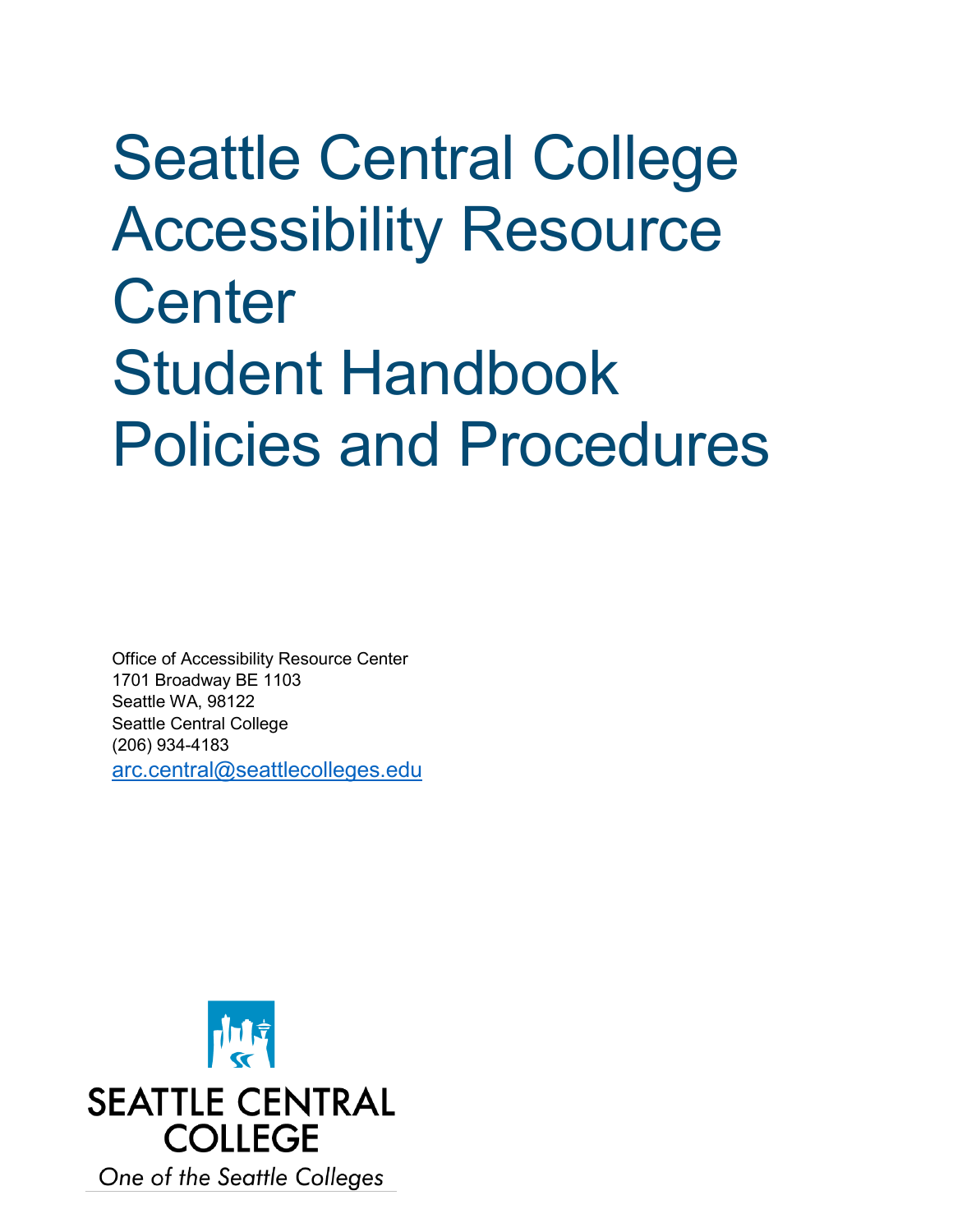# **Table of Contents**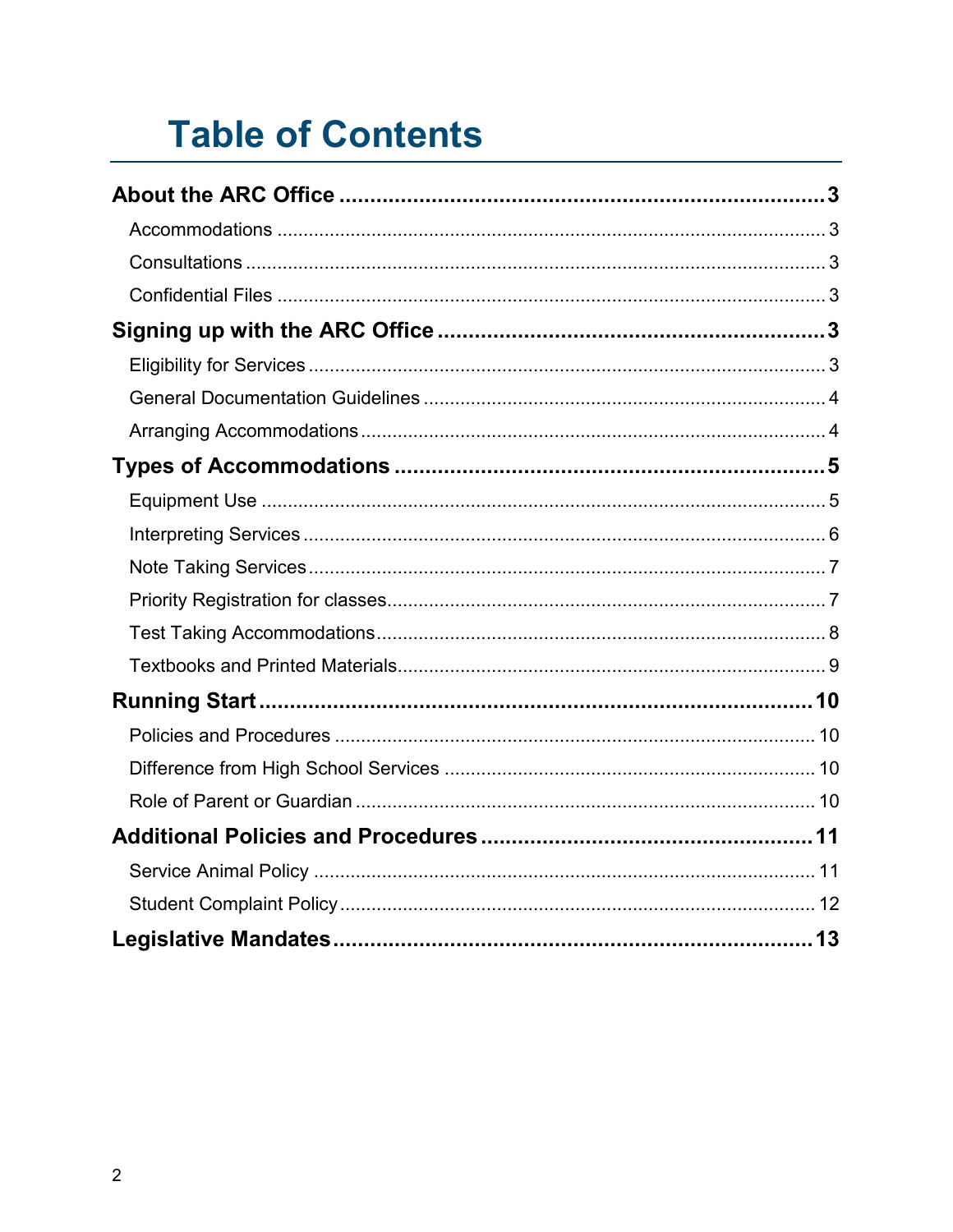# About the ARC Office

<span id="page-2-0"></span>The role of the Accessibility Resource Center (ARC) is to provide services to qualified students regardless of age, gender, race, or sexual orientation who have documented disabilities. This is in accordance with the overall goals and mission of Seattle Central College (SCC) and the Seattle College District's **Policy and [Procedure](https://www.seattlecolleges.edu/about/policies-and-procedures/pro387?hasboth=1&docID=387&companionId=pol) 387. Title: Reasonable Accommodations for** Students with Disabilities.

## <span id="page-2-1"></span>**Accommodations**

The accommodation specialist certifies eligibility for students receiving services at the college and assist with students to determine accommodation needs. Once an accommodation has been determined, the ARC facilitates the accommodation process.

# <span id="page-2-2"></span>**Consultations**

The ARC offers consultation to faculty, staff, and classified employees of the college for the purpose of designing and maintaining accommodations that provide equal access.

# <span id="page-2-3"></span>**Confidential Files**

<span id="page-2-4"></span>All contact information and documentation received are kept in confidential files with the ARC for seven years - after which time they are destroyed.

# Signing up with the ARC Office

Students must schedule and complete an intake appointment with the ARC office in order to start receiving classroom accommodations at Seattle Central College. Instructors are not required to provide accommodations without a letter of accommodation from the ARC office. The following section explains who is eligible to receive accommodations, how to request them, what documentation is needed. This section will also provide helpful information about setting up accommodations each quarter.

# <span id="page-2-5"></span>**Eligibility for Services**

To be eligible for disability related services, students must have a disability as defined by the Americans with Disabilities Act of 1990 (ADA) and Section 504 of the Rehabilitation Act of 1973. Under the ADA and Section 504, a person has a disability if he or she has a physical or mental impairment that substantially limits one or more of the major life activities (walking, standing, seeing, speaking, hearing, sitting, breathing, and taking care of oneself). In order to verify a disability, SCC requires documentation of disability. Students with both long term and temporary disabilities may be eligible for accommodations.

For questions about eligibility, please make an appointment with the ARC accommodation specialist.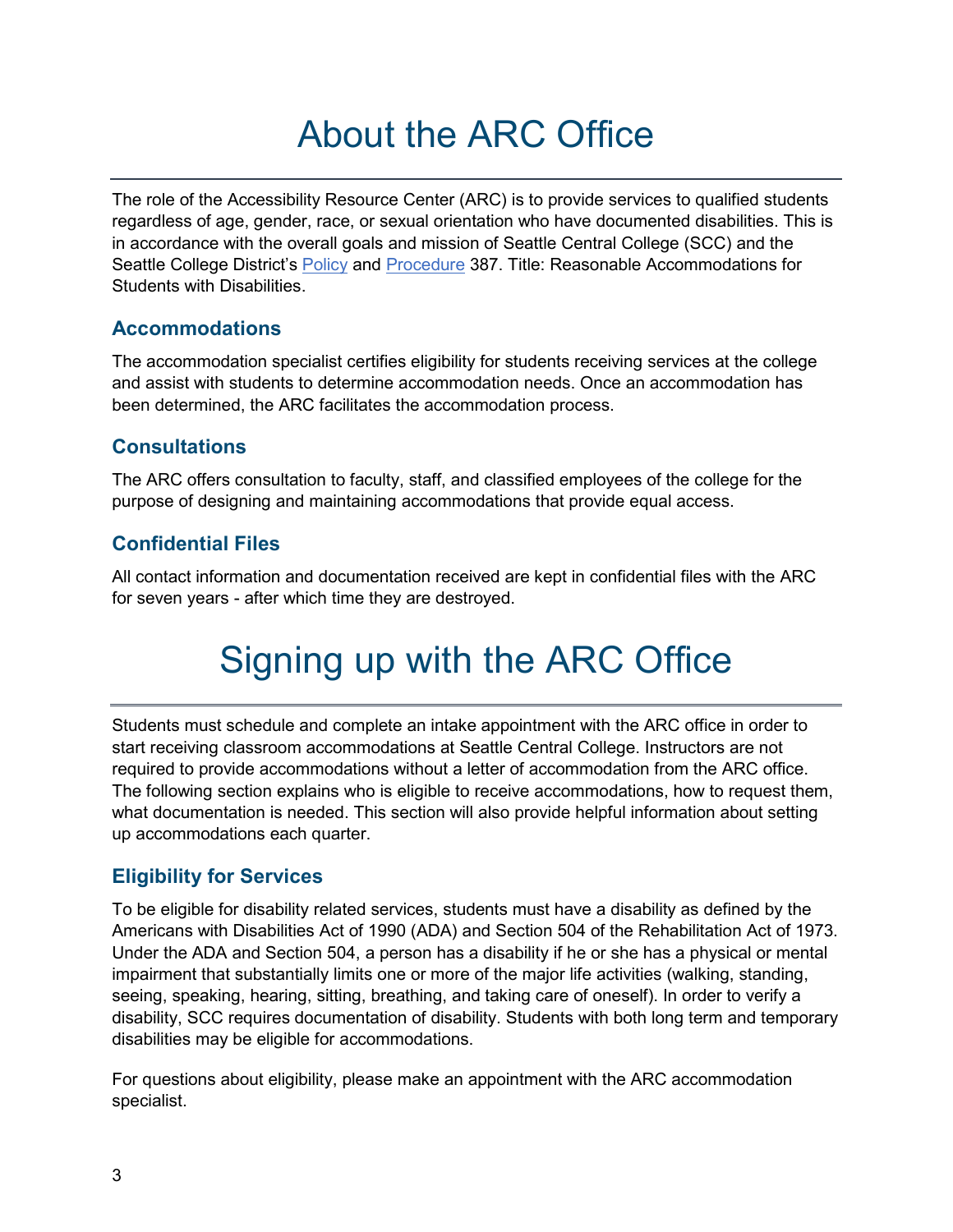# <span id="page-3-0"></span>**General Documentation Guidelines**

Documentation is used to allow the specialist to authorize academic adjustments. The professional providing documentation must have first-hand knowledge of the student's condition and be an impartial professional who is not related to the student.

#### **Documentation Should**

- 1. Include a diagnostic statement identifying the disability, date of the current diagnostic evaluation, and the date of the original diagnosis.
- 2. Include a summary of the evaluation procedures as well as the name of diagnostic tests and evaluation results used to make the diagnosis.
- 3. Be current. The age of acceptable documentation is dependent upon the type of disability.
- 4. Provide a description of the current impact or limitations of the disability on learning or other major life activities.
- 5. When appropriate, include treatment, medication, and assistive devices currently prescribed or in use.

## <span id="page-3-1"></span>**Arranging Accommodations**

#### New Students

New students must meet with an accommodation specialist for an intake appointment to set up accommodations. Letters of accommodation must be requested for each quarter that students are attending.

#### Letter of Accommodation (LOA)

At the start of each quarter, students must request a Letter of Accommodation for classes in which they need an academic adjustment. The letter will outline the academic adjustments as specified by the ARC office. The office will not send a letter of accommodation without receiving a student request. Letters can be sent directly to the faculty or students can bring a hard copy of the LOA for the teacher's signature. Hard-copies of the letter must be given to each instructor to sign and then returned to the ARC office by the student.

If a returning student wants to add or make changes to their accommodations, they're required to meet with the accommodation specialist. **Returning students** can [request a Letter of](https://seattlecentral.edu/campus-life/student-support-and-services/disability-support/letter-accommodation-request-form)  [Accommodation](https://seattlecentral.edu/campus-life/student-support-and-services/disability-support/letter-accommodation-request-form) using the online form on the left side of our webpage.

The ARC accommodation specialist also reserves the first week of the quarter for drop-ins. This is set up to allow students easy access to the specialist in order to receive accommodation letters. After the first week of the quarter, students can meet with the specialist by scheduling an appointment.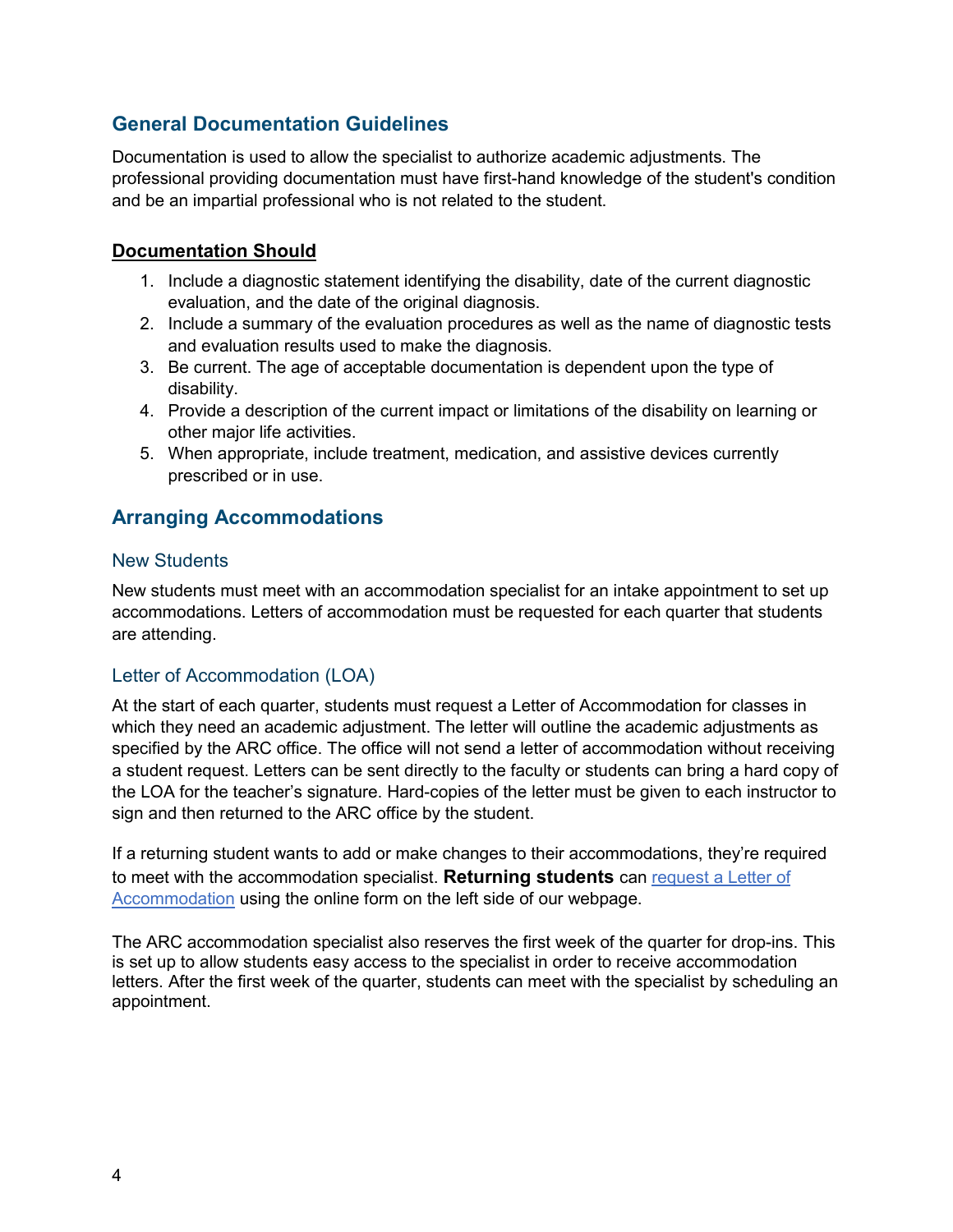#### Late Accommodation Request

**Accommodations cannot be retroactive**. Students who choose to wait beyond the first week of the quarter to request a letter of accommodation may experience a delay in receiving timely accommodations. This is in no way a reflection of the intent of the ARC office. Some accommodations take more time to set up. We do not process accommodation letters during finals week.

Faculty are required to follow accommodation suggestions as specified in the Letter of Accommodation.

<span id="page-4-0"></span>Please inform the ARC office in a timely manner of any interruption or failure to receive agreed upon accommodations.

# Types of Accommodations

The ARC office at SCC arranges a variety of accommodations for students depending on their disability and needs. Please see the following section for a list of accommodations along with a description and important information about the procedure and timeline for receiving them.

#### **Accommodations Not Provided by the ARC Office**

- Provision of attendants for personal care and use
- Individually prescribed devices (eyeglasses, wheelchairs, hearing aids, home computers, guide dogs, etc.)
- Readers for personal use or study
- Transportation services
- Disability assessments
- Waiving required classes

If the accommodation is not granted other options will be discussed between the ARC accommodation specialist, student, and instructor.

# <span id="page-4-1"></span>**Equipment Use**

The ARC office provides auxiliary equipment to be checked out based on students' documented diagnosis or disability.

#### Equipment and Technology Available

- CCTV for the Classroom Use
- Handheld Magnifier
- Electronic Magnification Unit
- Large Key Calculator
- Tape Recorders
- Personal FM Systems
- Podium
- Tables and Chairs (not ergonomic)
- Access to computer with Dragon Dictate
- Access to Zoom Text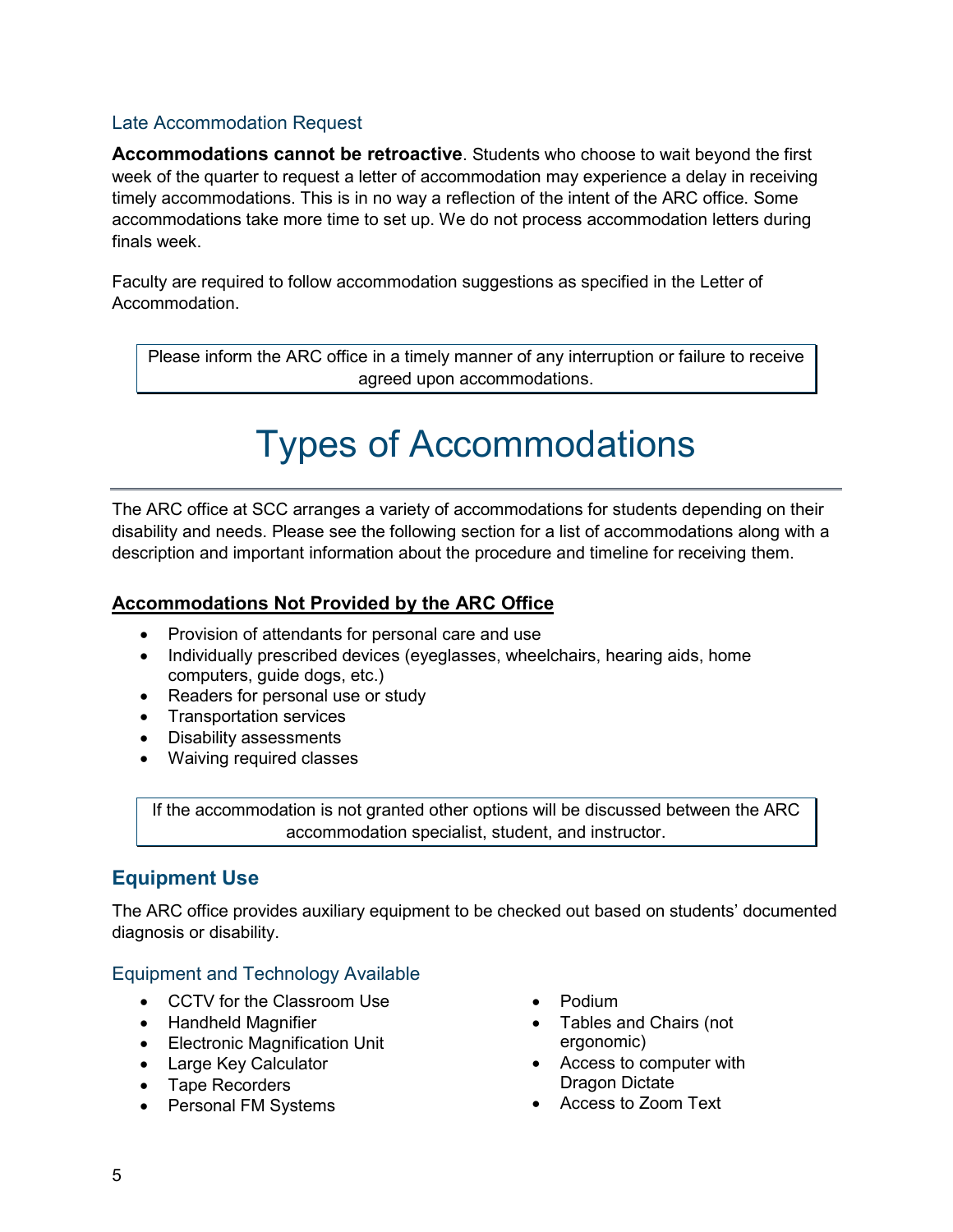#### Procedure for Checking out equipment

Equipment can be checked out every quarter. Students must complete an Equipment Loan Agreement. Some equipment may need to be returned to ARC office daily. Students are responsible to keep equipment in good working condition. If an item breaks or no longer works it is the students' responsibility to inform the ARC staff as soon as possible so that an item may be repaired and/or replaced. Per the Equipment Loan Agreement, students who don't return equipment will have a hold placed on their school account.

Problems with equipment or technology should be immediately reported to the DSS office by the student using the equipment.

## <span id="page-5-0"></span>**Interpreting Services**

The ARC office at Seattle Central College provides American Sign Language interpreting services for Deaf, Deaf-Blind, and Hard-of-Hearing students attending Seattle Central College, Wood Technology Center, and Seattle Maritime Academy. Interpreting services are also available for staff, faculty and campus events at the aforementioned campuses and the Seattle College District office.

Interpreters are assigned by the Interpreter Coordinator based on availability, class schedule and interpreter strengths. Due to demand, personal preference is not guaranteed.

Deaf students request accommodations other than/ in addition to interpreting services must meet with the Accommodation Specialist.

For more information regarding the Seattle College District's policies and procedures regarding interpreting and other services for Deaf people, see Seattle College District [Procedure Number](https://www.seattlecolleges.edu/about/policies-and-procedures/pro387?hasboth=1&docID=387&companionId=pol)  [387.75](https://www.seattlecolleges.edu/about/policies-and-procedures/pro387?hasboth=1&docID=387&companionId=pol) and scross down to Procedures and guidelines for the provision of Effective Communication services.

#### Procedure for Requesting Interpreters

For registered classes: Students must bring in or email a copy of their registration form to the ARC office as soon as they register. Deaf students are eligible for Priority registration for this reason. It is best to request interpreters at least three to four weeks before the quarter starts. The registration form must be turned in to the Interpreter Coordinator in BE 1103 or emailed to **[signlangreq.central@seattlecolleges.edu.](mailto:signlangreq.central@seattlecolleges.edu)** Interpreters will not be scheduled until the registration form is received.

For special events: Students must make a request through the online [Interpreter Request Form](https://seattlecentral.edu/campus-life/student-support-and-services/disability-support/interpreter-request-form) to request interpreters for events outside of class activities such as club meetings, orientations, registration, graduation, tutoring, and class activities scheduled beyond regular class hours such as final tests and meetings with instructors. The link for requesting interpreters can also be found on the left hand side of the ARC web page. Requests must be submitted at least 3 business days prior to the request date. For large events requiring more than 2 interpreters, or lasting more than 4 hours, please request interpreters at least a week in advance.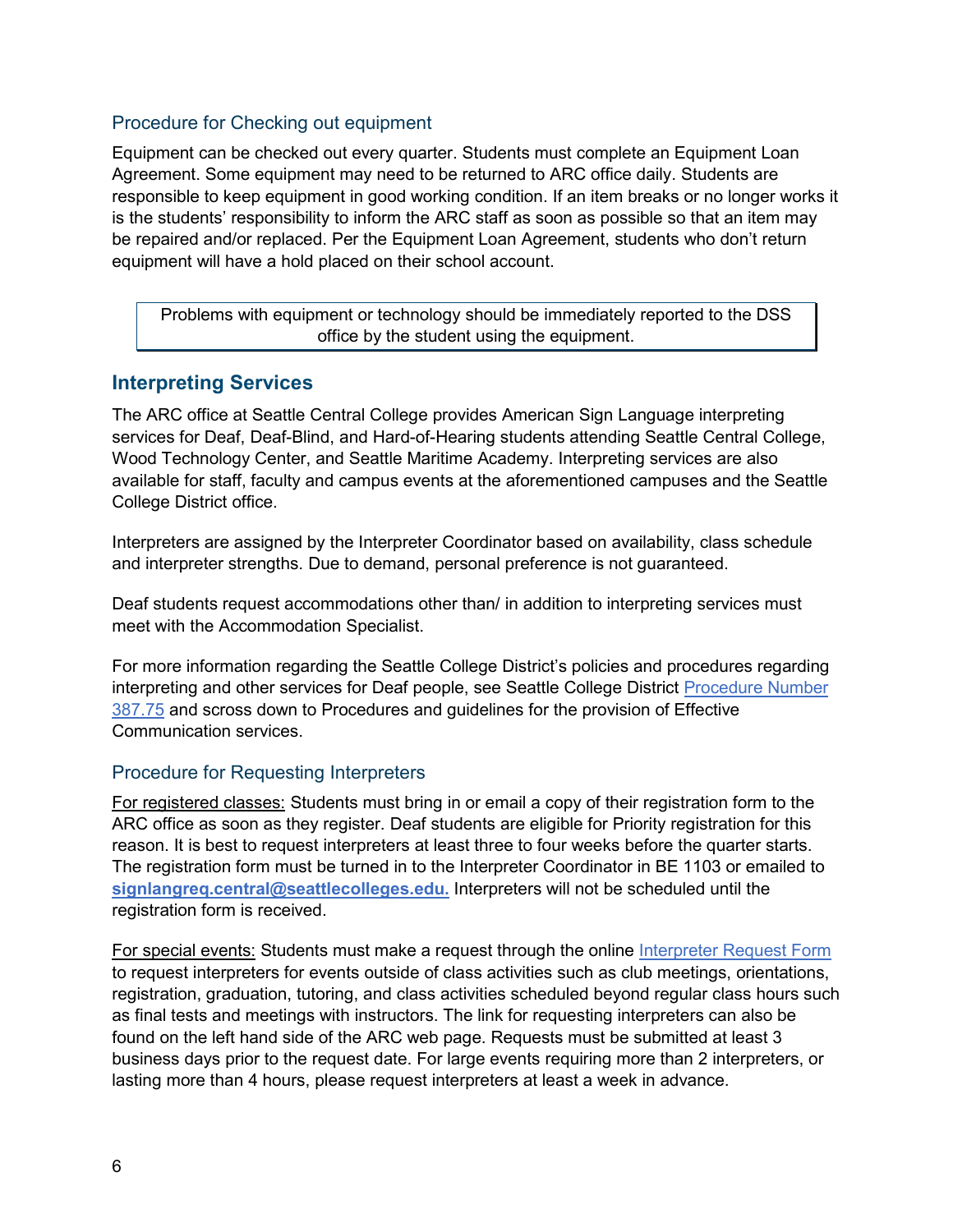Concerns about or issues related to interpreting services should be immediately reported to the ARC office by the student receiving the interpreting.

### <span id="page-6-0"></span>**Note Taking Services**

#### Procedure for Securing Note Taker

The ARC specialist will meet with the student receiving services to discuss the options around requesting another student to take notes for them.

- Students may choose to ask a student in their class to share their notes.
- Instructors may announce a request for a note-taker during the class
- ARC staff member may come to class and request a note taker. This usually occurs when students wish to remain anonymous.

Instructors may choose to provide class notes to students with disabilities or post class notes to their website. However, we cannot require instructors to provide their own notes to students with disabilities as an accommodation.

The note taker may give notes on NCR paper directly to students at the end of class. Students who wish to remain anonymous may choose to have the note taker bring the notes to ARC office where they will be placed in a file. The ARC student can then pick up the notes.

Students are required to attend class

ARC students are required to attend class in order to receive note taking services. Exceptions are made upon agreement with the ARC specialist. Students receiving notetaking services are responsible for picking up their notes. Students who do not pickup their notes during the quarter may have their notetaking services suspended until they contact the office.

Concerns about or issues related to note takers should be immediately reported to the ARC office by the student receiving the notes.

#### <span id="page-6-1"></span>**Priority Registration for classes**

Seattle Central College priority registration each quarter for those students whose documentation indicates a disability-related need. Priority registration is one week prior to general registration.

Common reasons for Priority registration appointments include:

- Scheduling classes around medications
- Medical treatment appointments
- Issues around personal home aides
- Arrangement for auxiliary aids (i.e. interpreters)
- Arrangement to order books in an electronic format.
- Schedule classes around mobility issues.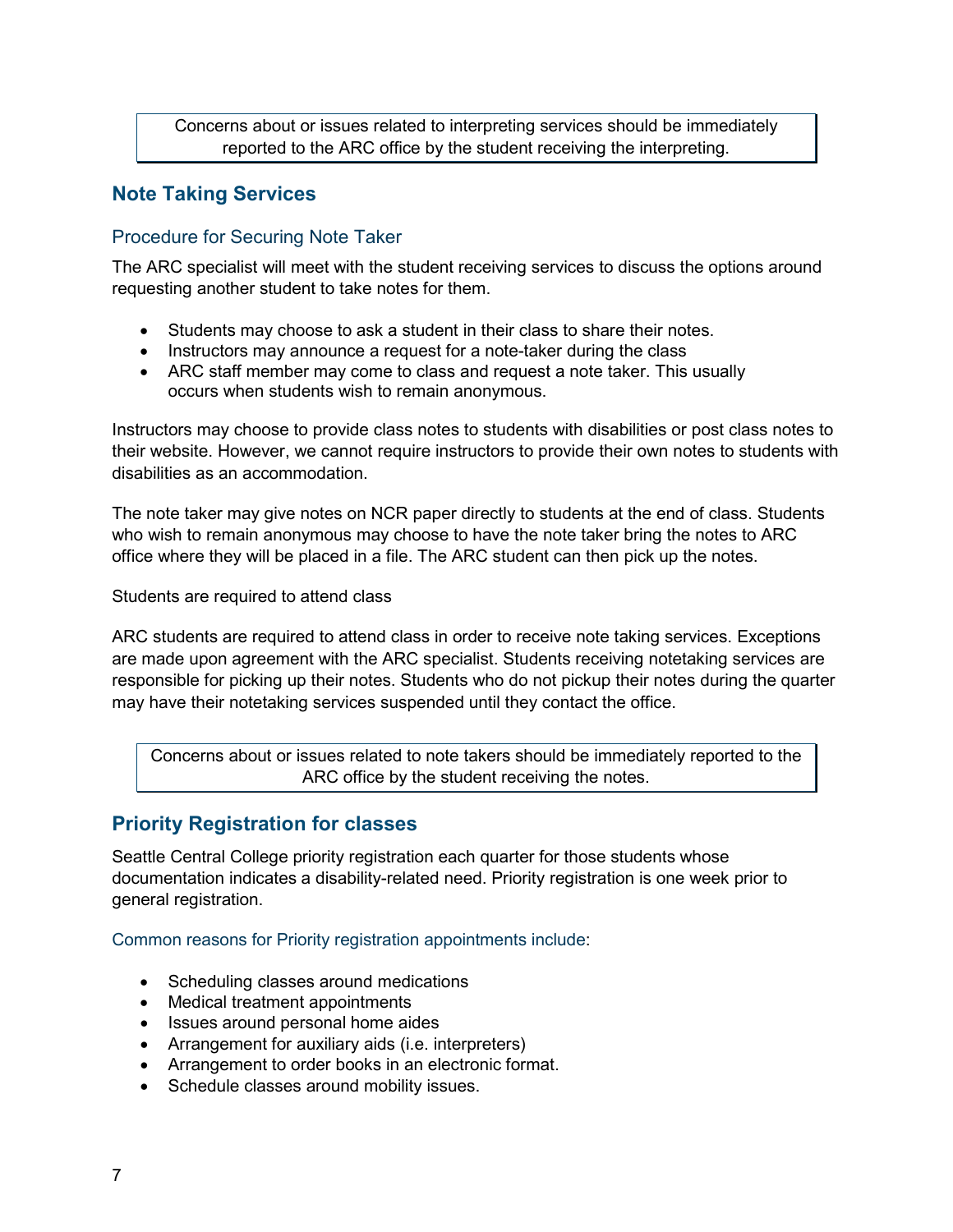#### Procedure for Receiving Priority Registration

A week prior to general registration, students can bring their enrollment form to the ARC office for a signature. Students can then take the signed registration form to the registration office. Early registration cannot be done in the online portal.

Once registered, students need to arrange accommodations for classes.

### <span id="page-7-0"></span>**Test Taking Accommodations**

Tests with extended time are administered in the ARC office BE 1103 or the SCC Testing Center BE 1106. Student requesting readers/scribes, computers or other auxillary equipment for a test, must schedule with ARC staff at least two days before test.

#### Types of Alternative test taking accommodations

Proctor to act as a reader and/or scribe: The ARC office will schedule an employee to read and write verbal answers on a test or quiz for students with a visual or mobility impairment. The test is generally given in the ARC office.

Extended test taking time: Students are allowed additional time to complete a quiz or exam. Students who qualify are generally given double time. Unlimited time is not an option for exams. Instructors have the option of adding additional time.

#### Procedures for Testing Accommodations

#### *Before the test*

Students must notify the Testing office/ARC office (24hrs or more) prior to the test date of an exam. Because testing space is limited in the ARC office, students who book space for their exams in advance will be given priority.

Instructors send tests to the Testing Center office BE 1106 or ARC office BE 1103 through the mail or delivery in person. Instructors also have the option of emailing the test as an attachment to **[arc.central@seattlecolleges.edu](mailto:arc.central@seattlecolleges.edu)** (ARC office) or **[SCCCTesting@seattlecolleges.edu](mailto:SCCCTesting@seattlecolleges.edu)** (Testing Center). The instructor will include any specific test taking instructions relevant to the exam on the test information sheet. On this sheet instructors will include the their name, student's name, date and time the test will be given, how long the rest of the class is given to take the test, what materials are allowed during the test, what the student should bring to the test, and how they want the test delivered.

Students may need to make special arrangements to schedule an alternative time if they have classes before and after the test. Students taking tests outside of the ARC office hours must make arrangements with the ARC office and the instructor at the beginning of the quarter.

#### *At the time of the test*

Students must show up at the appropriate place and time to take the test. All tests starts at the same time the class starts unless alternative arrangements have been made with the instructor and the ARC office. Students who show up late for their test will not be given extra time beyond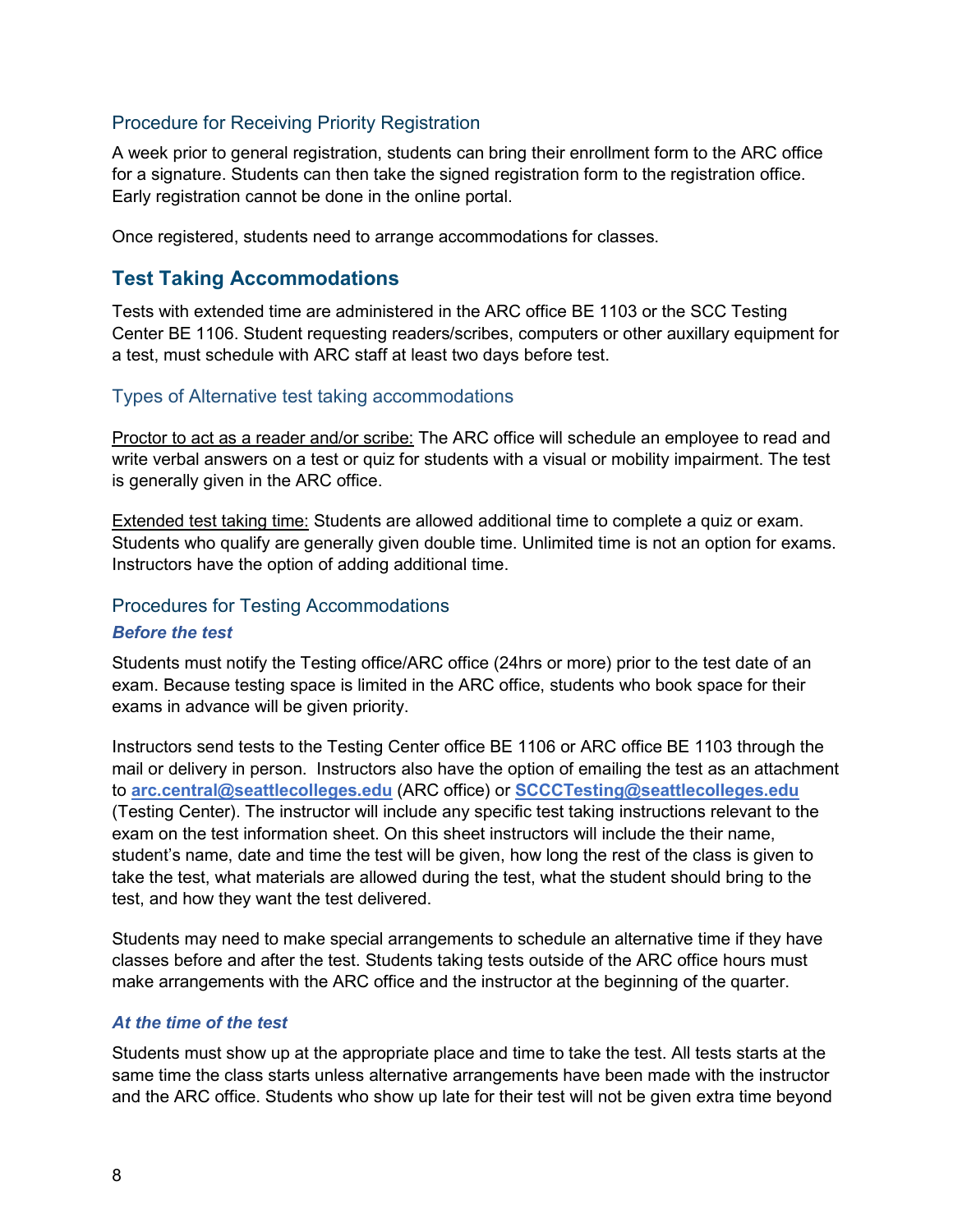the scheduled double time. Students who arrive for a test after the cut-off start time, or do not show up during the test time will not be allowed to take the test without special permission from the instructor.

While taking test students are required to leave all back packs, bags phones and other materials other than those specified by the instructor, in the designated front office area.

Once a student starts a test, they cannot leave part way through to go to another class or get food and then return to finish the test.

#### *When the test is over*

Upon completion of the exam the Testing Office will return the exam as indicated by the instructor on the test information sheet. The test will be returned via campus mail, picked up by the instructor, faxed to the instructor, or in some cases the instructor will ask the student to return the test back themselves.

## <span id="page-8-0"></span>**Textbooks and Printed Materials**

The ARC office offers support in obtaining required printed academic materials in alternative formats to those students requiring this service based on disability. ARC depends on the cooperation of students to submit requests in a timely manner.

Description of Alternative Formats

E-books**:** book in electronic format that can be read from an E reader program or run on a text to voice program such as JAWS.

Enlargements**:** Black and white enlarged copies of the syllabus, handouts, class notes and text book assignments. Class notes must be written in pen in order to be enlarged.

Procedure for Obtaining Text in Alternative Format

Students requesting books in alternative formats must complete the [Alternative Format Request](https://seattlecentral.edu/pdf-library/disability-support/alternative-format-book-request.pdf)  [Form](https://seattlecentral.edu/pdf-library/disability-support/alternative-format-book-request.pdf) found on the side bar of the ARC web page. This should be done at least three weeks prior to the beginning of the quarter. Students must submit the book request as soon they know which books are needed to ensure that the ARC office has sufficient time to request and receive an alternate format from the publisher. Students must first purchase a hard copy of the book and show a proof of purchase to the ARC office before they can receive their book in the alternate format.

Enlargements of specific chapters in a text, class materials, and class notes can be requested at the ARC office. The amount of time needed to make copies will depend on the format and amount of information needing to be enlarged.

Students are encouraged to register with the National Recordings for the Blind and Dyslexic and the Washington Library for the Blind and Physically Handicapped.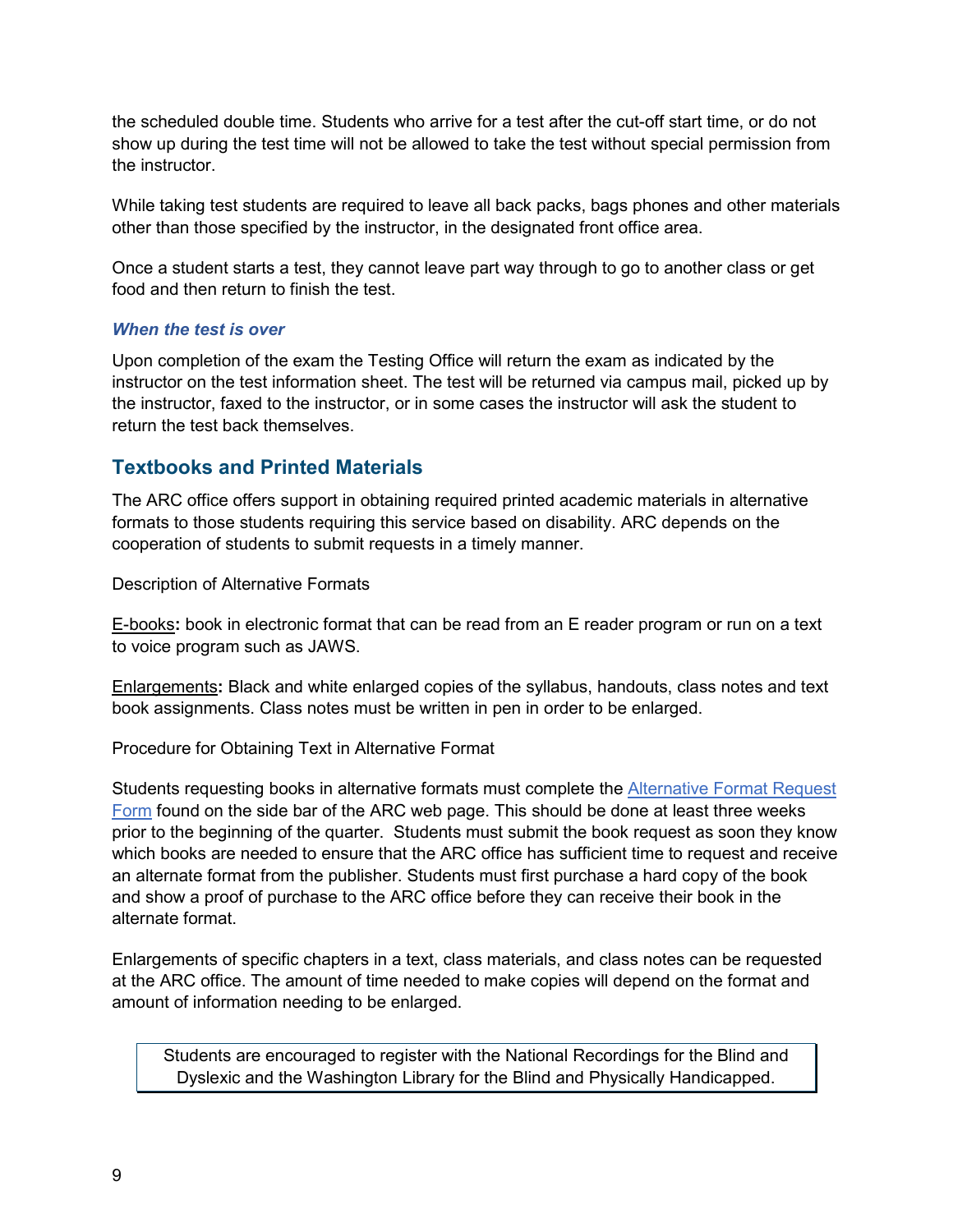# Running Start

<span id="page-9-0"></span>Running Start students with qualifying disabilities are protected under the ADA.

The primary responsibility for self-advocacy and requesting accommodations belongs to the student. Running start students follow the same process and receive the same accommodations, outlined in this handbook, as all students served by the ARC office.

## <span id="page-9-1"></span>**Policies and Procedures**

- High school Individualized Education Porgram (IEP) and 504 plans do not directly transfer to college accommodations. Accommodations will be determined by the accommodation specialist based on student's documentation and individual need.
- The student must provide documentation of disability to the ARC office and meet with the accommodation specialist to [set up accommodations.](#page-2-4)
- Seattle Central College does not provide diagnostic evaluations.

# <span id="page-9-2"></span>**Difference from High School Services**

- The ARC office does not track student progress in classes. It is the student's responsibility to attend classes, track grades, keep track of projects, assignments, and test dates, and make appointments with instructors for assistance.
- If a student is not receiving the classroom accommodations as agreed upon, it is ther responsibility to meet with the accommodation specialist to resolve the issue.
- Grading and test format changes (e.g. multiple choice vs. essay) are generally unavailable.

### <span id="page-9-3"></span>**Role of Parent or Guardian**

Running Start students are considered college students and are covered by FERPA. We cannot release a student's information without their written permission. Student information includes meetings with students, accommodations, attendance, class progress, or concerns. A student may submit a release of information form if they would like us to discuss their progress with their parent or guardian. Students can receive a release of information form by emailing [arc.central@seattlecolleges.edu.](mailto:arc.central@seattlecolleges.edu) For more information concerning FERPA please see our district [Student Right-to-Know / Rules and information](https://www.seattlecolleges.edu/students-rights-and-rules) web page.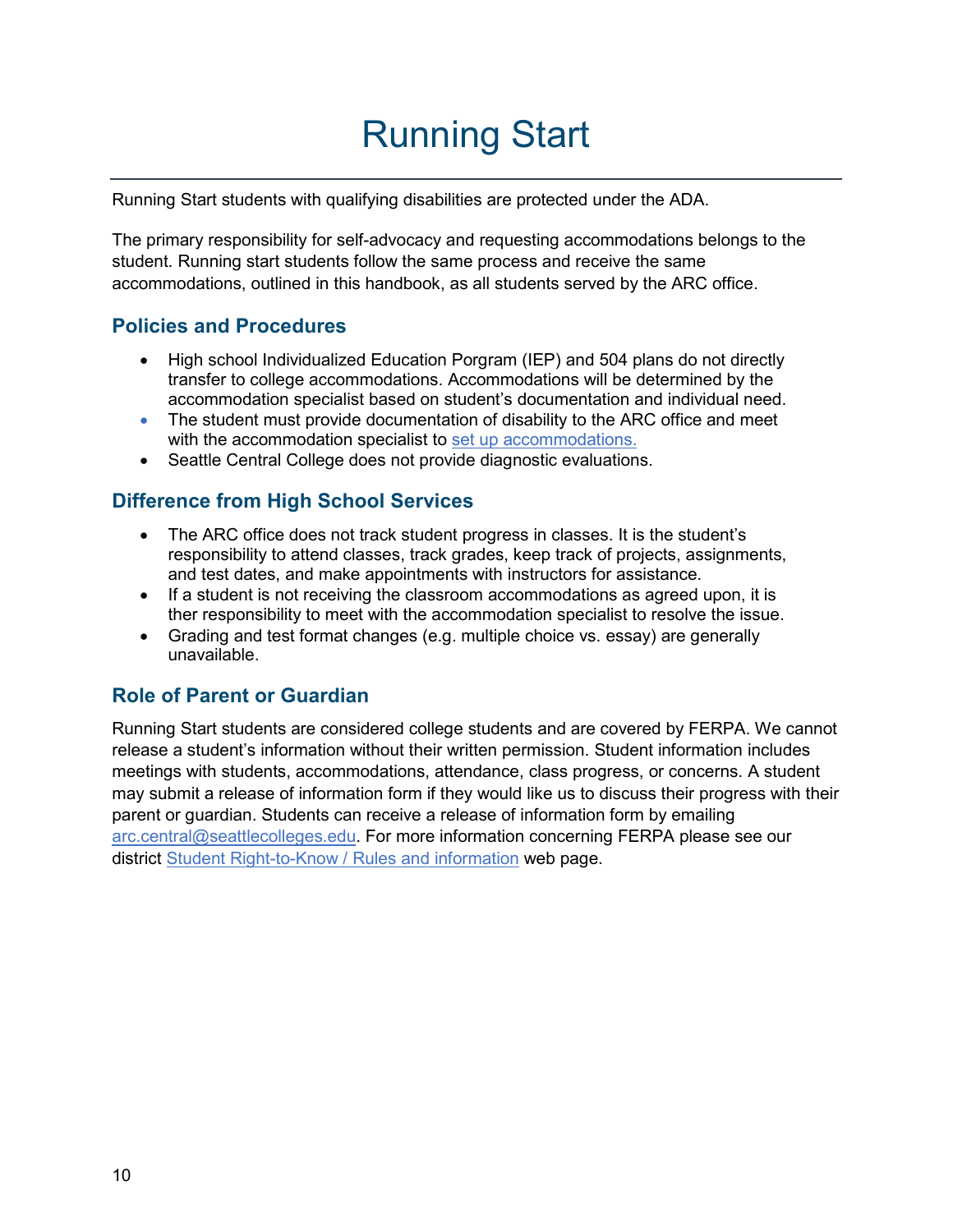# <span id="page-10-0"></span>Additional Policies and Procedures

The following policies and procedures have been established by Washington State, the Seattle College District, Seattle Central College, and/or the ARC office.

# <span id="page-10-1"></span>**Service Animal Policy**

The following policies and procedures have been established in accordance with the Americans with Disabilities Act (ADA). Service animals are permitted in college facilities. The ADA definition of service animals is:

"...any animal individually trained to do work or perform tasks for the benefit of an individual with a disability, including but not limited to, guiding individuals with impaired vision, alerting individuals who are hearing impaired to intruders or sounds, providing minimal protection or rescue work, pulling a wheelchair, or fetching dropped items."

A domestic animal kept for pleasure or companionship is considered a pet and is not permitted in college facilities. Permission may be granted by an instructor, dean, or other college administrator for a pet to be on campus for reasons not related to a disability.

Requirements of Service Animals and Their Owner

The owner must always be in full control of the animal: The care and supervision of the service animal is solely the responsibility of its owner.

The service animal must be on a leash at all times: The City of Seattle Municipal Code 18.12.030states: "a leash means a cord, rope, thong, or chain not more than eight feet in length by which the animal is controlled by the person handling it."

The service animal must have current license tags and vaccinations: The City of Seattle Municipal Code 9.25.051 states: "Dogs four months old or older shall be vaccinated against rabies;" "all license tags issued shall be securely fastened to a collar or other like harness which shall be worn by the animal at all times when off the premises of the licensed owner."

Circumstances in which an owner may be asked to remove a service animal:

Disruption: An owner may be asked to remove an animal from college facilities that is unruly or disruptive. If the improper behavior occurs repeatedly, the owner may be told not to bring the animal into any college facility until the owner has taken significant steps to mitigate the behavior.

Illness: Service animals that are ill should not be taken into public areas. An owner with an ill animal may be asked to leave college facilities.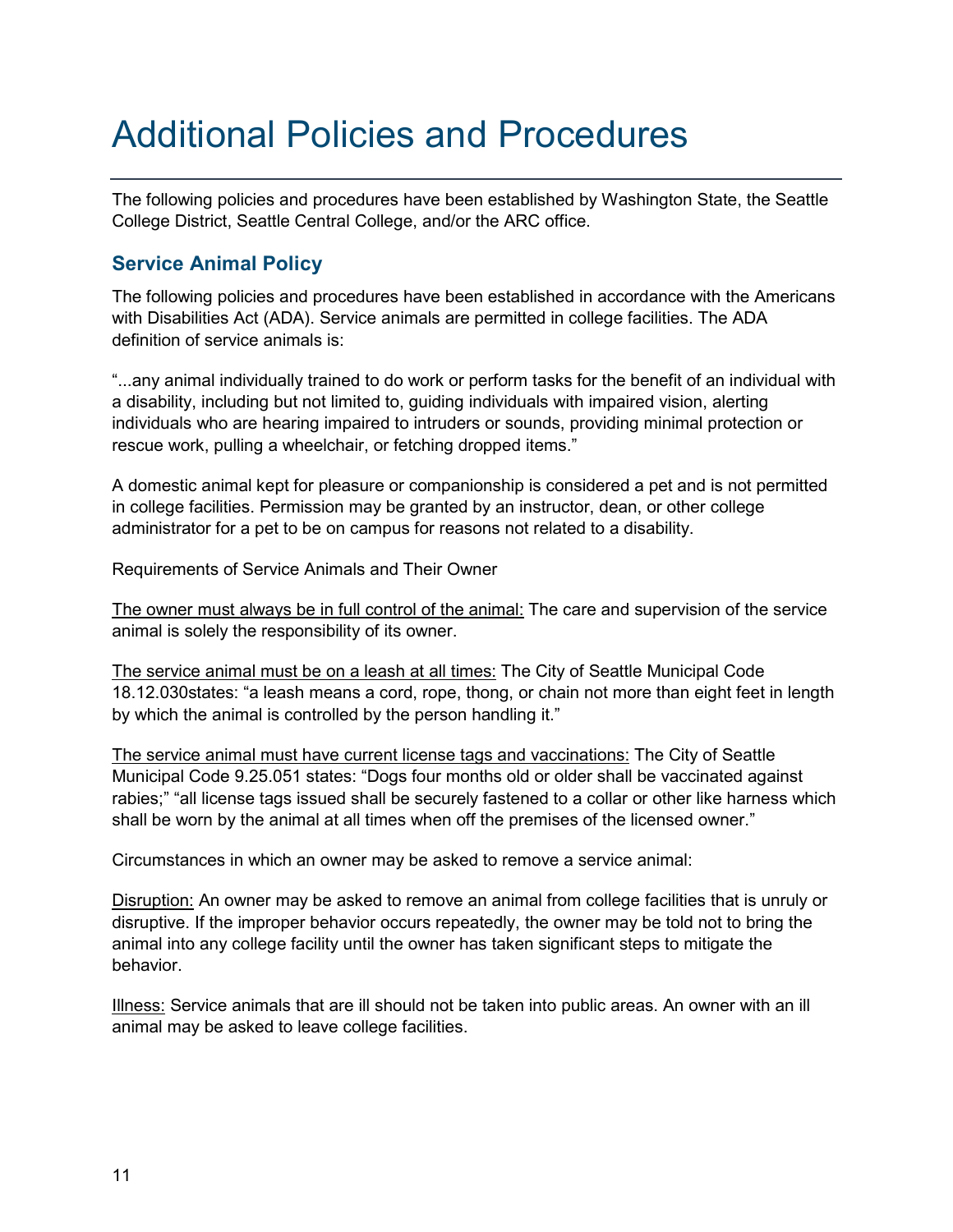# <span id="page-11-0"></span>**Student Complaint Policy**

In every institution, problems can sometimes occur. In order to ensure students are treated fairly, the Seattle College District has developed a [policy](https://www.seattlecolleges.edu/about/policies-and-procedures/pol370?hasboth=1&docID=370&companionId=pro) and [procedure](https://www.seattlecolleges.edu/about/policies-and-procedures/pro370?hasboth=1&docID=370&companionId=pol) (370.10-.40) for students who wish to register a complaint. Students may pick up a copy of the complaint form at the ARC office.

#### Complaint Process Progression

If a student is feels that an accommodation is not being met, they should first go the employee who is not following through with the accommodation to see if their issue can be resolved. If the student is unable to resolve the issue with the employee or is unable to meet with them, the students can request a meeting with the ARC director to help resolve the problem.

If the accommodation issue has not been resolved, students should complete the [ARC](http://seattlecentral.edu/disability-support/index.php)  [Complaint Form.](http://seattlecentral.edu/disability-support/index.php) (Listed under forms on the ARC website) It is the student's responsibility to turn this form to the Dean of Student Life and Engagement.

ARC director or ADA Compliance Officer will then request to meet with the student regarding the issue. If an agreement cannot be met, then the student will forward the complaint to the Disability Advisory Committee with the assistance of the ARC office.

The Disability Advisory Committee will respond within 15 days of receiving the complaint.

If the Disability Advisory Committee has been unable to resolve the student's concerns, the campus president will make the final decision regarding the complaint, [Prodcedure](https://www.seattlecolleges.edu/about/policies-and-procedures/pro387?hasboth=1&docID=387&companionId=pol) 387.80.01(1) Student Complaints [Policy.](https://www.seattlecolleges.edu/about/policies-and-procedures/pol387?hasboth=1&docID=387&companionId=pro)

If a student still has a grievance after following the process as described and would like a channel a chanel of resulation outside the institution, contact:

United States Department of Education -Office for Civil Rights:

Telephone: 206-607-1600, FAX: 206-607-1601; TDD: 800-877-8339

Address: 915 2nd Ave Suite 3310 Seattle, WA 98174

Email Address: **[OCR.seattle@ed.gov](mailto:OCR.seattle@ed.gov)**

Web Site: [www.ed.gov/ocr](http://www.ed.gov/ocr)